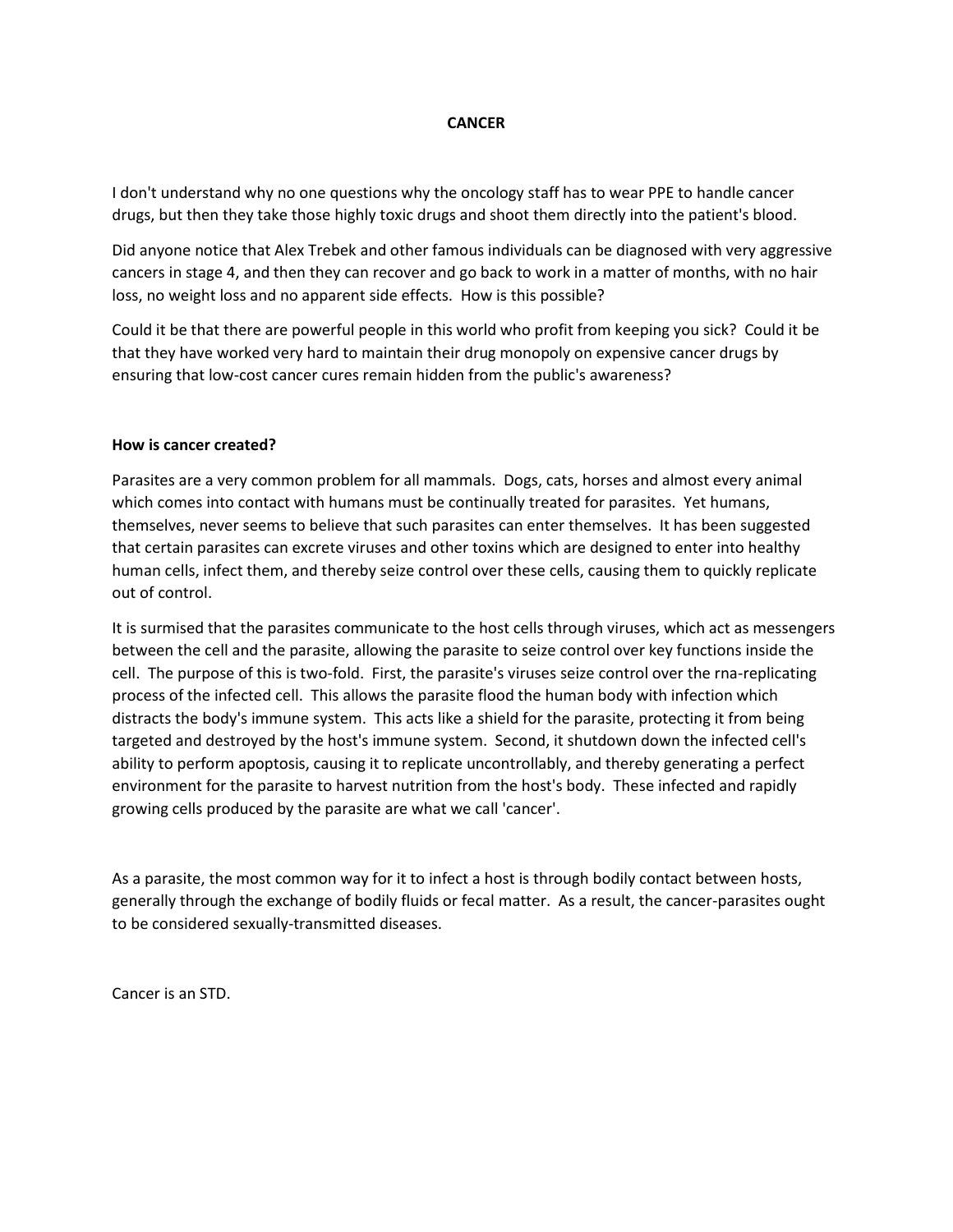## **NUMBERS GAME Having sex with ten** people in your lifetime 'increases cancer risk by 90%'

Nick McDermott, Health Editor<br>Feb 13 2020, 18:35 ET



#### NOTCHING up plenty of bedroom conquests can nearly double your cancer risk, a study reveals.

Experts found older women who had ten or more lifetime lovers were 91 per cent more likely to be diagnosed with the disease, compared to those who only had one.



It should come as no surprise that homosexuals are common recipients of colon and throat cancers for this reason. There are also documented cases of throat cancers occurring in individuals who have had "rimming" encounters with people suffering from colon cancers.

Once inside a living human host, the parasite larva will encyst within the living tissues of the host. "Encysting" is a type of hibernation whereby the parasite lies dormant. By remaining dormant, the parasite larva remains undetected by the body's immune system. Over time, encysted larvae continue to accumulate in the body through exposure with humans or other animals who have been infected by active cancer-causing parasites.

Often, the encysted larva will emerge from their hibernation-state and begin developing all at once. This combined attack by the larva emerging all at once seems to be designed to overwhelm the body's immune system, there by giving the parasite the greatest likelihood of surviving and transmitting newly produced larva to new hosts. The trigger for this joint-activation of the encyted larva could be due to seasonal influences or another reason possibly related to the detection of a weakened immune system in the host or a heightened sexual activity of the host (as this would increase likelihood of parasitetransmission to others). In any case, when the larva emerge from their hibernation, they begin infecting nearby cells in order to shield itself from the body's immune system while also seeking to harvest nourishment from the host. This process of infecting nearby host cells by the parasite results in the growth of cancerous tumors in the host.

It should also be noted that often times cancer is effectively treated in a patient, but that the cancer will come back at a later time. There could be two causes for this. One could be re-exposure to another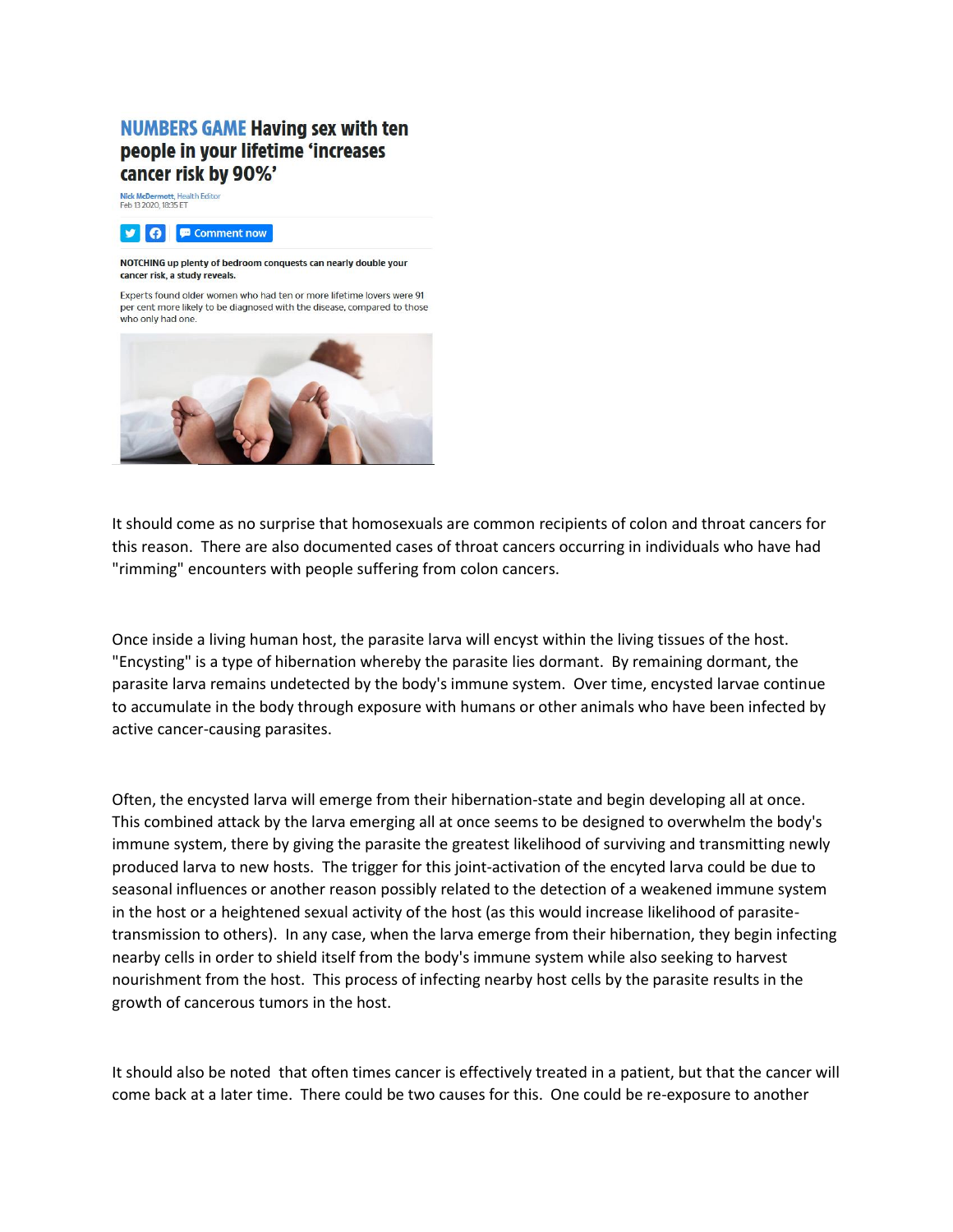cancer-causing parasite. The other could be that when the parasite was active in the host's body, it was planting additional larva which encyst in the host's body. As a result, even though the body was able to fight off the first round of active parasites (thereby removing the cancer), the patient now has a new set of hibernating larva awaiting a second trigger to activate. When the trigger occurs, the patient's cancer sudden returns. Once a host has been infected by cancer-causing parasites, the parasite becomes almost impossible to remove due to the fact that it continually implants new larva into the host while the cancer is active in the host's body. Therefore, preventing the mechanism which triggers these larva from activating becomes the patient's best weapon against future outbreaks.

One can easily see the similarities of this process with that of other "viruses" and STDs. For instance, the "viruses" which cause cold sores are almost identical in nature to the "viruses" which causes cancer. They are both transmitted person-to-person via bodily fluids, they both infect the local cells resulting in a visible lesion, and they both plant larva which lies dormant until another outbreak occurs (likely triggered by a weakened immune system). Of course, what is less well understood is that these "viruses" and STDs are really the result of parasites which are transmitted person-to-person via bodily fluids.

Again, looking at the human papillomavirus, we see the process is once again identical. It is a "virus" which causes cancer and is transmitted person-to-person via bodily fluids. What is less well known is that this "virus" is actually a parasite.

### **The hidden, low-cost cancer treatments:**

Understanding that cancer is the result of a parasite, there are a variety of ways which cancer can be combated. The parasite, itself, can be eliminated through medication. Also, the tumors caused by the parasite can be treated by improving the host's immune system. The following cancer treatments have been listed in order of the most-documented, most-understood, and most effective to leastdocumented.

### **Fenbendazole:**

The most effective way to combat cancer is to attack the root cause: the parasite. Fenbendazole is a dewormer which kills parasites. By killing the parasites, the body can then attack and kill the infected cells without having to also deal with new cells being infected by the parasite.

Dewormers like fenbendazole work by blocking the parasite's ability to harvest nutrition from its host. The medication effectively blocks the parasite's mouth (microtubules), preventing the parasite from feeding on glucose, while simultaneously leaving the host's cells unharmed (since they can still feed on proteins or fats). Eventually, the parasite dies from starvation. However, it is likely that fenbendazole has no effect on the encysted larva, and so additional treatments may be necessary if encysted larva again hatch in the host.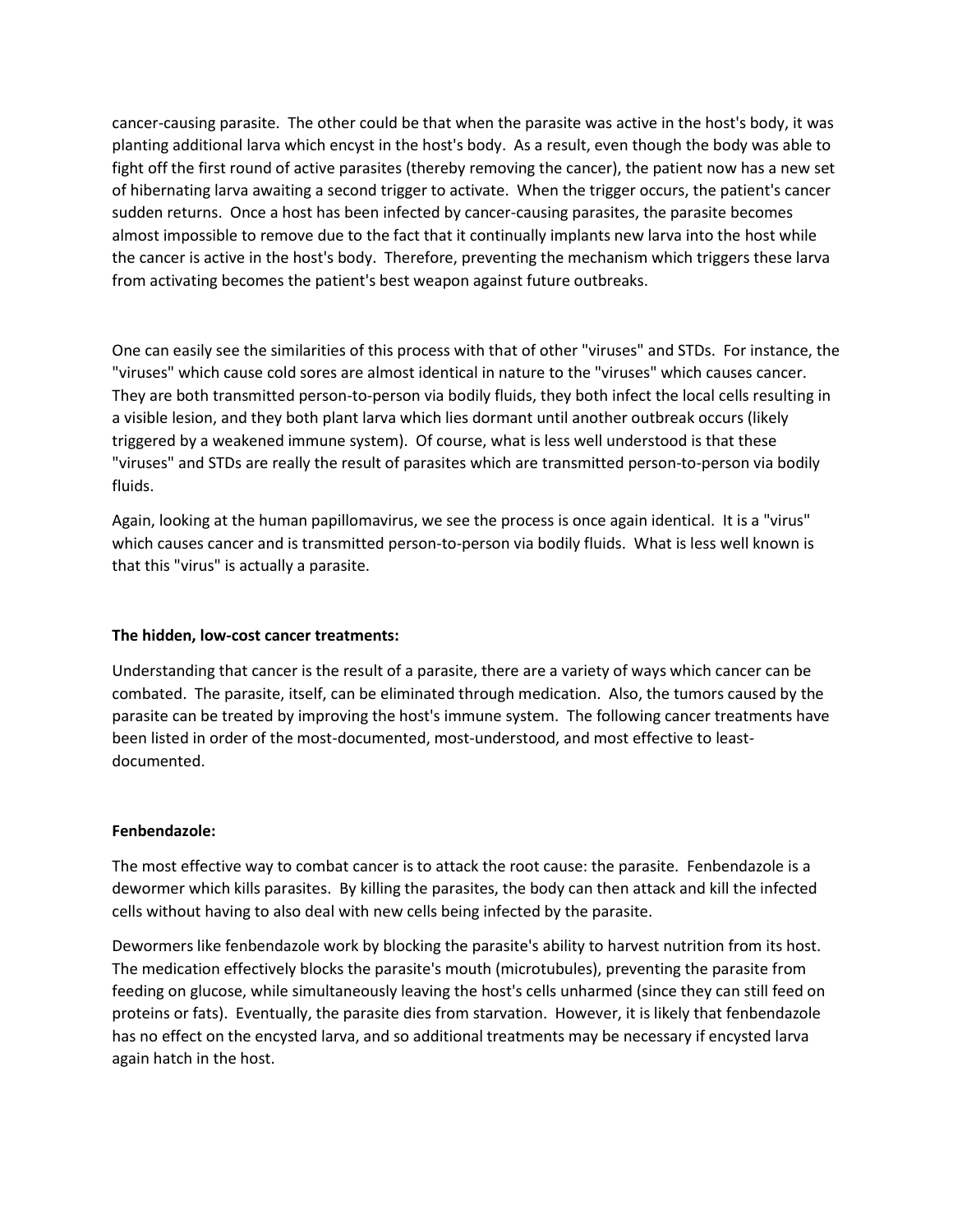Though I haven not verified this treatment plan, it is suggested you take 1 gram of fenbendazole per day, 3 days on and 4 days off. It should be taken with vitamin E succinct. There should be no side effects. Fenbendazole can be purchased at any local farm supply store. The horse dewormer version usually has 25 grams of fenbenzadol. It costs about \$15 and an additional \$25 for the vitamin E. This can treat stage 4 cancer in about 3 months assuming your immune system has not otherwise been compromised.

Third world nations have used fenbendazole for years on their populations to rid them of intestinal parasites, and their cancer rates are usually lower than those found in the US. This figure is astounding considering the lower nutritional levels of these countries and the negative effects such poor nutrition has on one's immune system. If fenbendazole was used in the US, combined with the higher nutritional levels, it is likely that many cancer hospitals across the country would be shut down for lack of patients.

Here is a link with more info:

### https://files.catbox.moe/krfo2g.pdf

#### **Mebendazole and Albendazole:**

These are anti-paracite drugs which operates very similar to Fenbendazole, with the key difference being that these two are advertised to be used with humans (and are therefore more expensive) whereas fenbendazole is advertised to be used with animals (and so it is cheaper). However, they all operate by using the same mechanism, and so they should work equally well on humans or animals.

Here are a few links with more info about these drugs:

https://files.catbox.moe/ragek9.pdf

https://files.catbox.moe/5of8cp.pdf

https://files.catbox.moe/brfstk.pdf

#### **Fasting:**

It is important to understand that cancer is not an illness. It is a SURVIVAL MECHANISM that your body/cells have in reaction to the parasites which are harvesting nutrition from your body. To understand how the cell reacts to the parasite, one must first understand the roll that ATP (Adenosine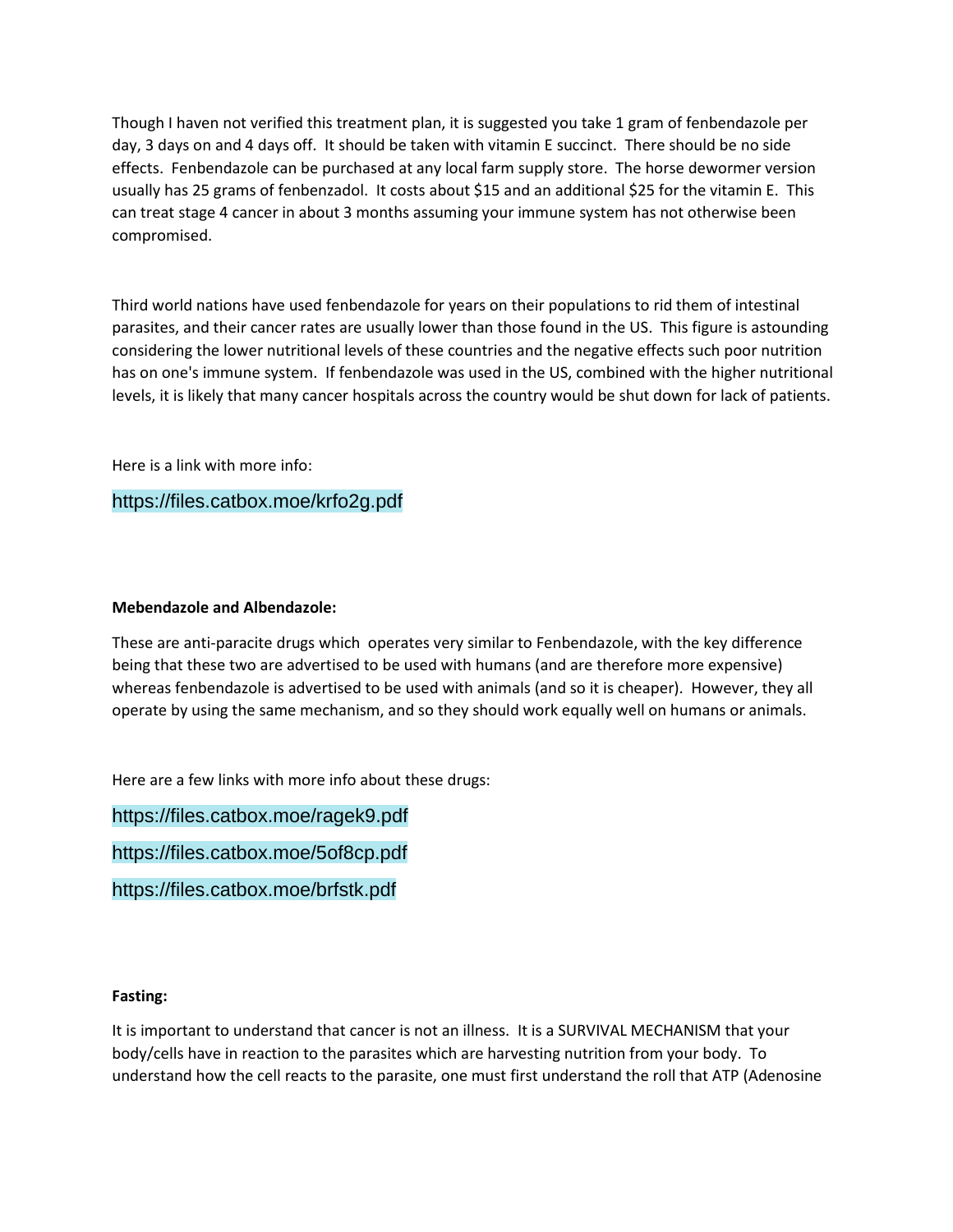triphosphate) plays in the cell. ATP is produced in the cell's mitochondria. ATP is the energy that powers everything in your body. Without ATP, cells die.

Most cells have 2 ways to generate ATP. The first and ideal way is by oxidation of glucose, fatty acids and ketones. In order for this process to work oxygen is necessary. If there is a lack of oxygen, then the mitochondria switches to the alternative way of generating ATP. This alternative process is called fermentation. Fermentation is very inefficient and can only produce ATP from glucose. Due to the inefficient nature of fermentation, a great amount of glucose is required by the cell. This process also creates a lot of (acidic) byproducts which cannot be properly metabolized due to the localized lack of oxygen.

It is suspected that the parasites somehow feed off of these acidic byproducts. Therefore, in order to harvest these acidic byproducts, the parasite infects the cell and "locks" it into fermentation-mode by somehow depleting the local area of all oxygen, thereby forcing the local cells to survive via fermentation.

Normally, a cell "locked" into fermentation-mode would destroy itself through apoptosis. However, the parasite somehow shutdowns this safety mechanism, thereby causing the infected cell to rapidly reproduce, creating many additional cells that are also "locked" into fermentation-mode. The result of these rapidly-growing cells locked into fermentation-mode is a 'cancerous tumor'. These tumors then flood the local area with acidic byproducts and create a location in the body in which the parasite thrives, rapidly matures, and then breeds new larva inside the host. These larva can then encyst in the host or immediately mature and activate. If these larva activate, they spread to the surrounding areas of the body and grow new tumors of their own (this is known as stage 3 cancer). If these new parasites can gain access to the host's blood stream, they can then spread all over the hosts body (called 'stage 4' cancer).

Fortunately, these parasites have a weakness. Unlike oxidation, fermentation ONLY works with glucose. If glucose is removed from the host's diet, then these infected cancer cells will be starved of their only source of nutrition. This will result in tumors shrinking in size, thereby depriving the parasite of its nutritional source. This can cause the parasite to starve and die, though it will have no effect on the encysted larva.

It is no coincidence that the body's natural responses to the cancerous tumors is a lack of appetite. This is the body's natural means of depleting itself of glucose in its attempt to cure itself of the parasites that have made themselves otherwise immune to the host's immune system.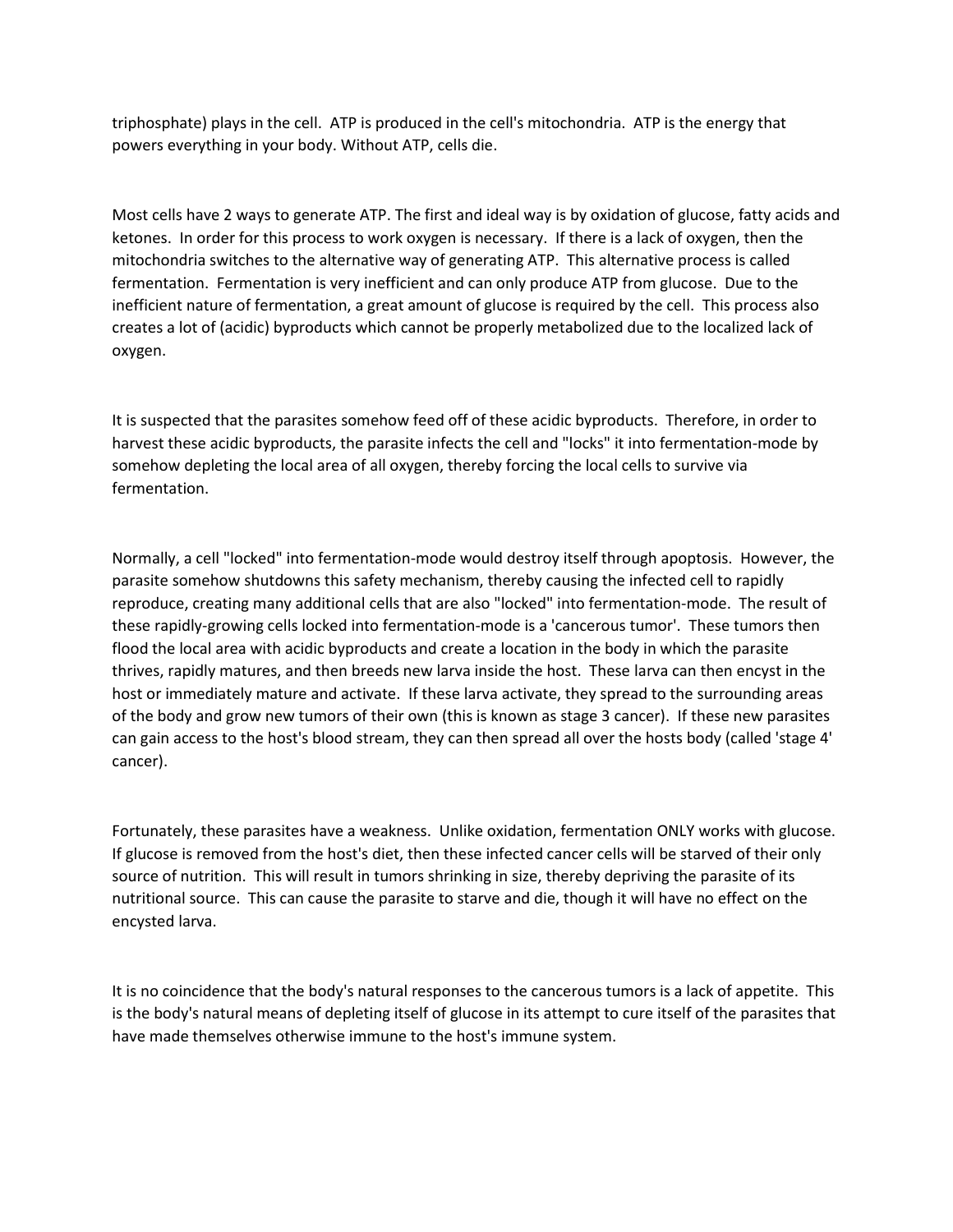As one might imagine, high-fructose corn syrup is probably the worst item one could eat while one has cancer. as this feeds the tumors which feed the parasites. To make matters worse, HFCS is in basically every processed food item.

### **Keto:**

A keto diet would likely have the exact same effect on cancerous tumors as fasting would have. This is because the keto diet allows the eating of fats and proteins, but does not allow the eating of any glucose. Since glucose is removed, this should starve these glucose dependent fermentation-only cells, while still allowing nutrients to the healthy oxidation cells, which can still generate ATP from either the fats or the proteins provided by this diet. The net result should be the starvation of the cancerous cells (thereby starving the parasites) while simultaneously feeding the healthy cells.

The keto diet starves the cancerous tumors in the same way that fenbendazole operates. Although fenbendazole simply makes it impossible for the cell to process glucose (forcing the healthy cells to survive on proteins and fats), the keto diet simply denies glucose entrance into the body by limiting the diet to only proteins and fats. In either case, the end result is the same: starve the glucose-dependend cancerous cells, and threby starve the parasites.

### **Baking Soda:**

In addition to starving the tumors which feed the parasites, one could also attempt to starve the parasites. The parasites apparently feed off of the acidic byproducts created by the fermenting cancercells. If one actively works to reduce the acidic levels in one's body, then the parasites, themselves, can be actively starved. One way to help with this is with baking soda.

Sodium bicarbonate is the body's natural PH regulator and the key to help your body to increase the PH in the cancerous tissue. Though I have not verified this dosage, it is suggested that one take 1 - 2 teaspoons of baking soda every day before bed. Make sure you are consuming baking soda and not baking powder (as these are different substances). Taking some **potassium** (or a while electrolyte blend) every day will also help with regulating one's pH balance.

It is suggested to attempt to get your pH to 8.5. This is the point at which the cells can remove the glucose fast enough that the parasites can no longer harvest nutrition from them, and the parasites will starve. You can check pH with testing paper when you urinate.

Also be aware that baking soda may contain aluminum. The human body is unable to remove aluminum, thus causing it to forever accumulate in the body. Not only may the accumulation of aluminum have negative effects on the body and mind, it has also been suggested that parasites are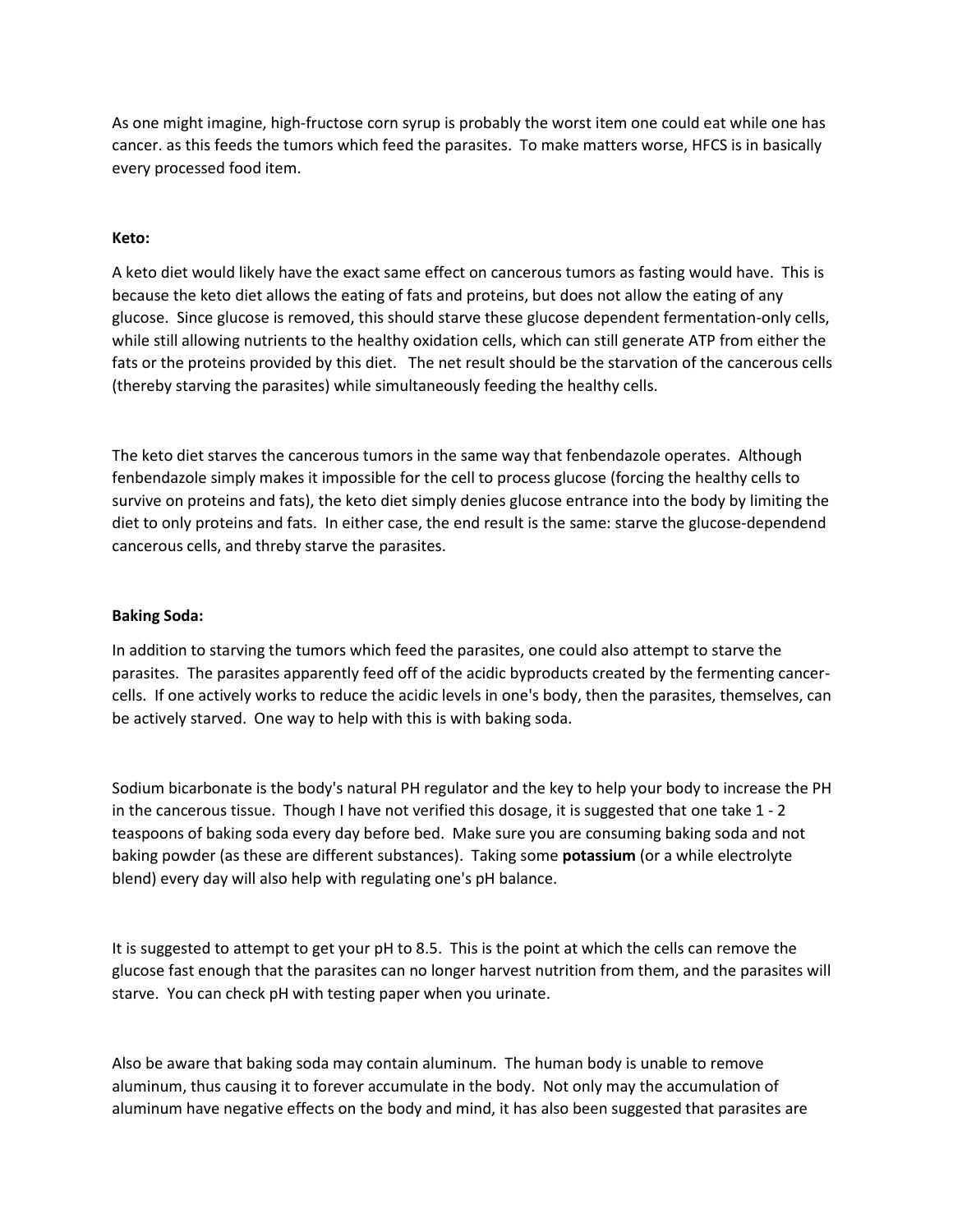actively attracted to aluminum. The accumulation of aluminum may even act as a trigger to cause the larva to activate into live parasites. One might wonder, then, why aluminum dust is sprayed into the air and injected into us via vaccines (but that is a topic for another paper).

### **Hydroxychloroquine:**

Hydroxychloroquine is an anti-parasite drug which has been used for the past 60 years to treat lupus, malaria and other parasitic diseases. The side-effects are very low, though a few individuals have been known to have their eyesight damaged by it, and so monitoring this is important.

The method by which Hydroxychloroquine works is rather complicated. It does not directly target the parasite, but instead, it operates as an ionophore for the infected cells. An inonphore is simply a mechanism which allows nutrients to pass easily into cell. When specifically combined with a zinc supplement, hydroxychloroquine allows zinc to be rapidly brought into the cell. Once the zinc is inside the cell, it attacks the rna-replicating mechanisms which have been seized by the viruses sent by the parasite (the viruses act like messengers or agents of the parasite, allowing the parasite to infect the cell, thereby taking control over key aspects of the cell; in this case, the rna-replicators).

As a result of the presence of the zinc, the infected cell's rna-replicators are shutdown, and it will no longer be capable of mass-producing new viruses (new messages from the parasite), and the cell simply dies, rather than spreading the infecting virus (the message) to new cells. In this way, the spread of the parasite's virus is drastically limiting, and it prevents the host's immune system from becoming overwhelmed, allowing it to then target and destroy the parasite. It is unknown whether the host's immune system directly targets the parasite, or whether it simply shutdown the virus messages sent by the parasite. If the latter, it is surmised the parasite's ability to infect local cells prevents it from feeding from those cells, thus causing the parasite to starve and die. In either case, once the parasite has been eliminated, the body is now free to heal itself by destroying any remaining infected cells and replacing them with healthy ones.

In short, hydroxychloroquine is a zinc ionophore which stops the viral messages sent by the parasite by preventing the parasite from seizing control over the infected cell's rna-replicating mechanisms.

Here is a link to more information on Hydroxychloroquine:

### https://files.catbox.moe/mhn7uq.pdf

Here is a video explaining how hydroxychloroquine and zinc interact to eliminate the viruses that the parasites release:

### https://files.catbox.moe/8trekl.mp4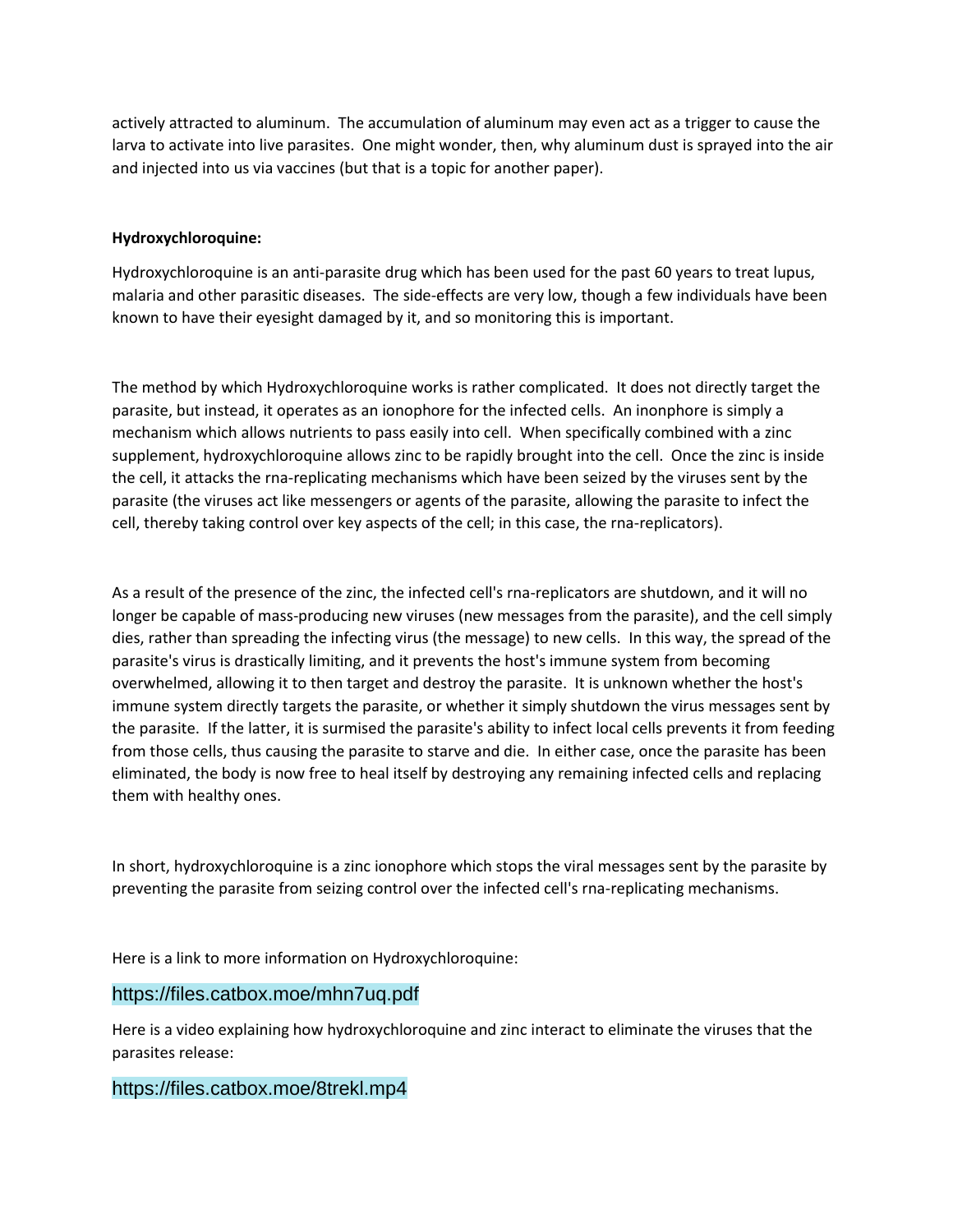#### **Immune system:**

The above treatments should be used once cancer has been discovered in the body. They are all designed to eliminate the parasite as well as to eliminate the cancerous tumors the parasites have caused. However, it is possible that the host still has more encysted parasite larva within his or her body. These larva could be triggered to activate and re-infect the host in the future. Since the triggering event may be a weakened immune system, it is important for anyone who has come in contact with anyone who has been infected with parasites to maintain a healthy immune system. A healthy immune system can be a great preventative measure to stop the parasite larva from emerging, and thereby, preventing cancer from ever occurring or reoccurring. There are several ways to help maintain a healthy immune system:

#### **Vitamin C:**

**Science News** 

from research organizations

# Why high-dose vitamin C kills cancer cells

Low levels of catalase enzyme make cancer cells vulnerable to high-dose vitamin C

| Date:    | January 9, 2017                                                                                                                                                                                                                                                                                                                                                                                                                                   |
|----------|---------------------------------------------------------------------------------------------------------------------------------------------------------------------------------------------------------------------------------------------------------------------------------------------------------------------------------------------------------------------------------------------------------------------------------------------------|
| Source:  | University of Iowa Health Care                                                                                                                                                                                                                                                                                                                                                                                                                    |
| Summary: | Cancer researchers have homed in on how high-dose vitamin<br>C kills cancer cells. Vitamin C breaks down to generate<br>hydrogen peroxide, which can damage tissue and DNA. The<br>new study shows that tumor cells with low levels of catalase<br>enzyme activity are much less capable of removing hydrogen<br>peroxide than normal cells, and are more susceptible to<br>damage and death when they are exposed to high doses of<br>vitamin C. |
|          | Share: $f \circ \varphi$ in $\sim$                                                                                                                                                                                                                                                                                                                                                                                                                |
|          | sciencedaily.com/releases/2017/01/170109134014.htm                                                                                                                                                                                                                                                                                                                                                                                                |

Along with zinc, VitC is one of the key components of a healthy immune system. There are many examples of people taking high doses of VitC to great effect. High doses of VitC results in no side effects since it is a water soluble nutrient and any excess is freely passed out of the system. Moreover, there are limited to how much VitC the human body can only process and absorb at any given time. In g eneral, it is recommended that one ingest 1g to 2g of VitC every 6 hours (4 times per day) in order to maximize VitC intake. Although this is the maximum amount the average human body can effectively absorb in a day, the human body can actually utilize far more VitC than this. However, to gain the benefits of the additional VitC, that VitC must be injected directly into the bloodstream via IV.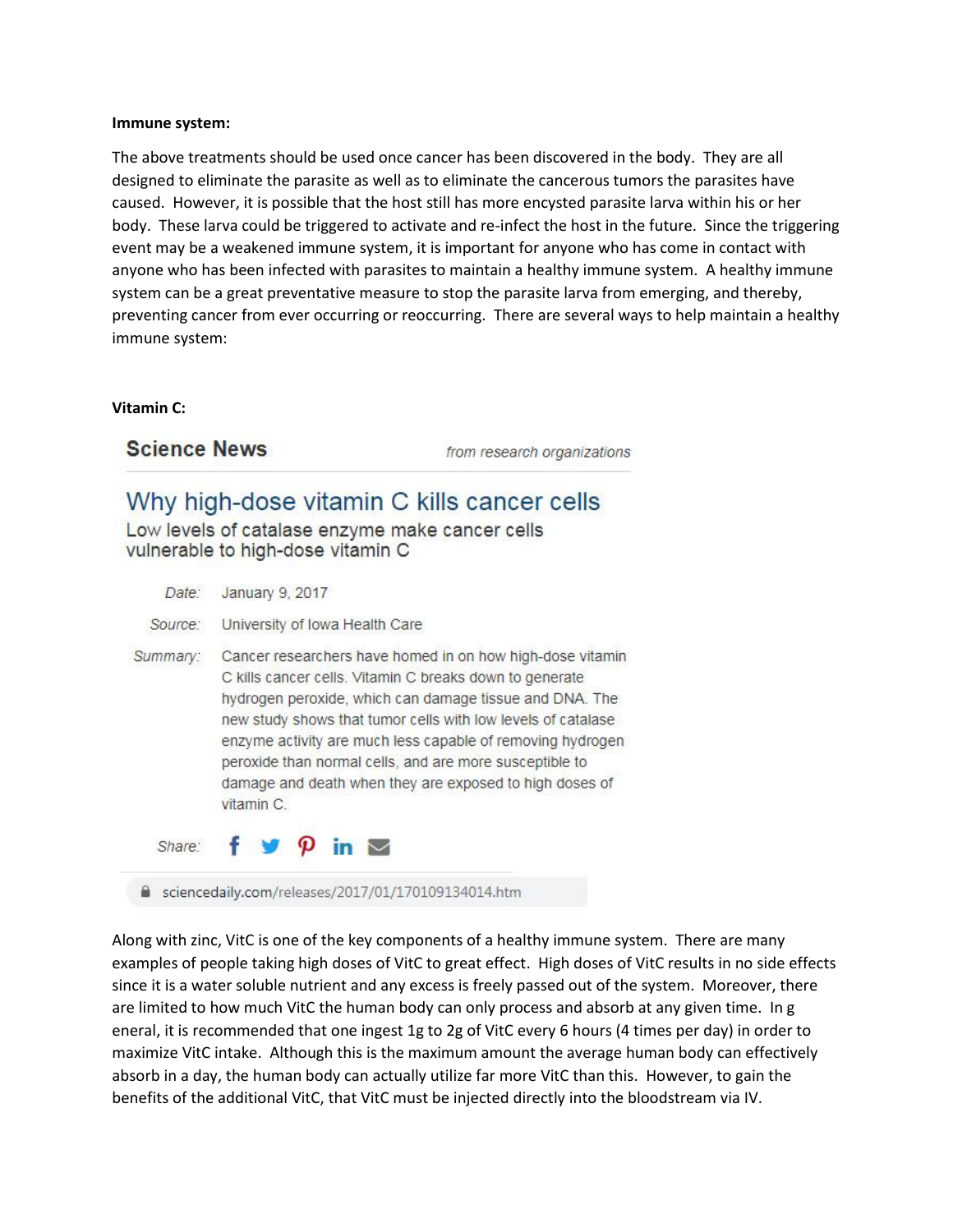Note: the human body normally does not require extremely high doses of VitC. It is only when an infection is occurring that benefits of high-doses (IV injections) of VitC are required. Under normal circumstances, maintaining an intake of 4-8 grams per day is sufficient to maintain an effective autoimmune response. Under infectious circumstances, a 50g (IV injection) is recommended every 2 to 3 hours (6-8 times per day). See the following chart:



Every mammal has the ability to produce their own VitC. Under normal circumsntaces, mammals maintain a low level of bodily VitC; however, when a mammal suffers an infection, the mammal maintains extremely high levels of VitC (15 mmol/L) in order to ward off the infection.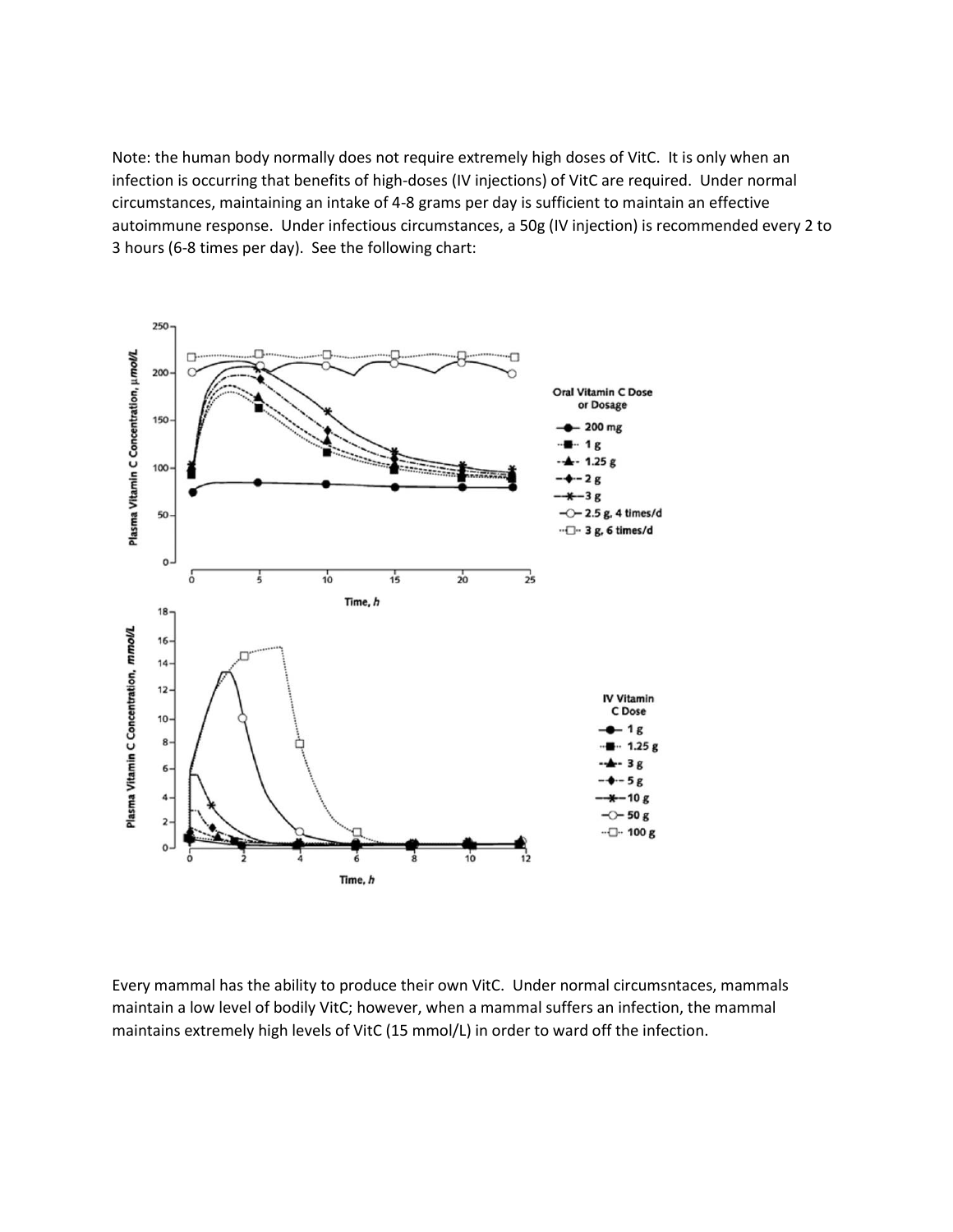In contrast, humans are the only mammal unable to produce VitC naturally, and as a result, the only VitC our immune system can access is that which we receive from our diet. Moreover, since our bodies can only absorb limited levels of VitC, without access to VitC IVs, we become very prone to infections.

This unfortunately circumstance results from human beings having a broken gene. The broken gene is what prevents us from producing VitC naturally (like all other mammals can). Research 'hypoascorbemia' for more information.

Linus Pauling was a scientist who worked on the Manhattan Project, and his major achievement for humanity was discovering the true purpose and legitimacy of VitC.

He said that people need to find their tolerance. He suggested that we take 100mg of VitC. Within the next two days, we should double it. Then double it. Double it again every two days until you are taking enough of VitC to start making your stomach hurt, your stool loosens, or you get anal itching (these are the common side effects of too much VitC). At that point, drop the dosage by half, and that is your personal VitC tolerance. Take your tolerance every day, he said, and you will only die from natural causes.

Clinical Experiences of Frederick Klenner and VitC: https://files.catbox.moe/wdj6e3.pdf

The broken gene in humans which prevents humans from creating VitC has neutered our immune system to the point that we are dependent upon maintaining a diet high in VitC. It should also be noted that diets high in VitC are often diets that are high in glucose (which feeds parasites). Moreover, since our bodies are also incapable of extracting aluminum (which attracts parasites), coupled with the fact high-fructose corn syrup is placed into everything (which feeds parasites), and that glucose is pushed through government subsidies (which feeds parasites), and that sexual promiscuity is forced upon us in every avenue by the mainstream media (which spreads parasites), it is almost like the people of our time have been bred to be parasite hosts.

It is almost like a conspiracy.

Conspiracy or not, the people of our time are certainly much more susceptible to parasite infection than other mammal, including dogs, cats and horses. Science boldly informs us that we ought to regularly "de-worm" our dogs, cats and horses every few months. In contrast, however, science is somehow completely and utterly silent about de-worming ourselves.

Let me just repeat that again: *It almost sounds like a conspiracy.*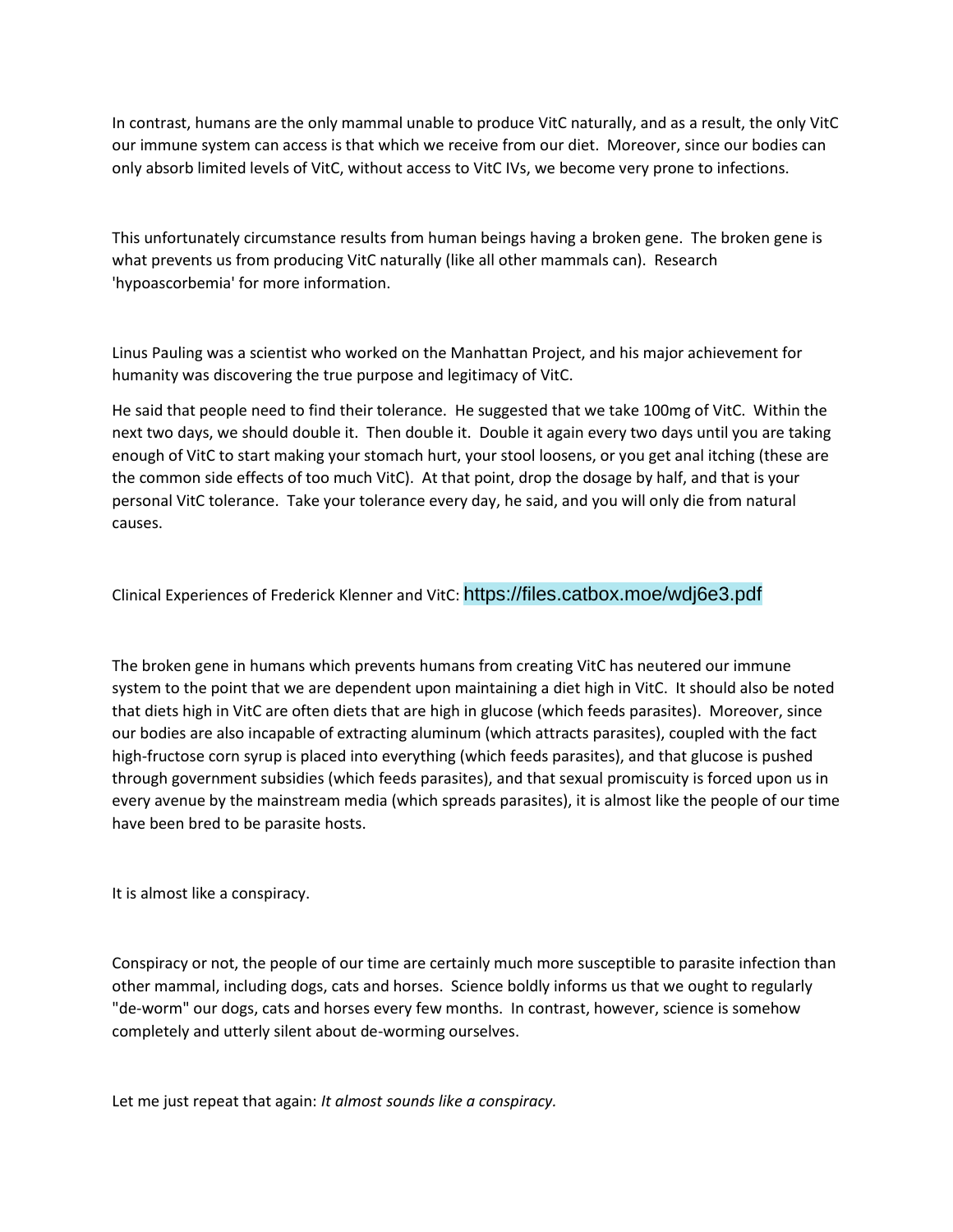But moving on...

#### **Chloride Dioxide:**

I do not have any information on how chloride dioxide treats parasites or cancer. The following video came highly recommended but I have not yet watched it:<https://quantumleap.is/>

However, here is a US patent for treating cancer by using Chloride Dioxide: https://files.catbox.moe/q39ik9.pdf

### **Breast Milk:**

Alpha1H is a chemical only found in breast milk. The chemical aids in the production of lactose and it works to target and destroy tumor cells. It is unknown if it affects the parasites which cause the tumors. In this [study,](https://clinicaltrials.gov/ct2/show/NCT03560479) 40 people suffering from bladder cancer were given an Alpha1H infusion and half of them excreted tumor fragments in their urine.

A smaller trial took place in 1995 at Motol University Hospital in Prague. This trial was overseen by scientists from Sweden's Lund University, including Professor Catharina Svanborg, where Alpha1H was discovered to have the ability to kill tumor cells. This trial demonstrated that 8 out of 9 study participants passed tumor cells in their urine just two hours after being given a dose of Alpha1H.

According to Svanborg, "We have very strong data in mice showing dose-dependent reduction of the tumor, to the point of disappearance, and we have laboratory evidence for effects against many different types of cancer cells. It is therapeutic in animal models of brain tumors and colon cancer as well as bladder cancer."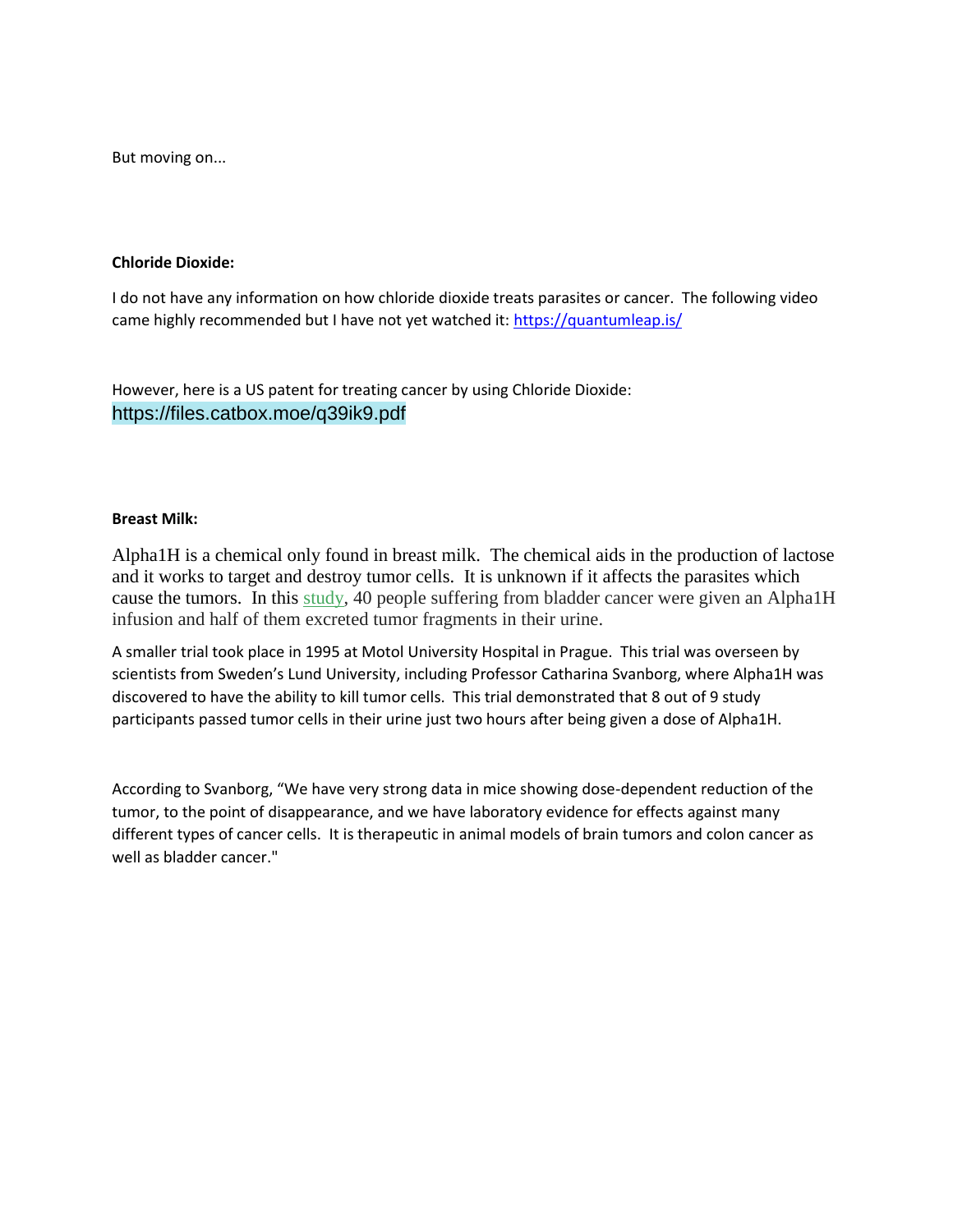### **The Common Cold:**



Though this is highly speculative, it is believed the viruses found in the common cold may somehow interfere with the viruses released by the cancer-causing parasites, thereby disrupting the messaging system and preventing the parasite from effectively communicating to the host cells. This may disrupt the parasite's ability to manifest cancerous tumors, and thereby limit the parasite's ability to harvest nutrients and shield itself from the body's immune system.

**GcMAF** (Globulin component Macrophage Activating Factor):

The GC protein combines with vitamin D in the body to create GcMAF. GcMAF is naturally produced by the body, and its production is regulated by the protein Nagalase. Nagalase stops the body's production of GcMAF. It does this by pinpointing the GcMAF protein facilities on the surface of your T and B lymphocytes and simply wiping them out. As a result, when Nagalase is present, GcMAF will not be present.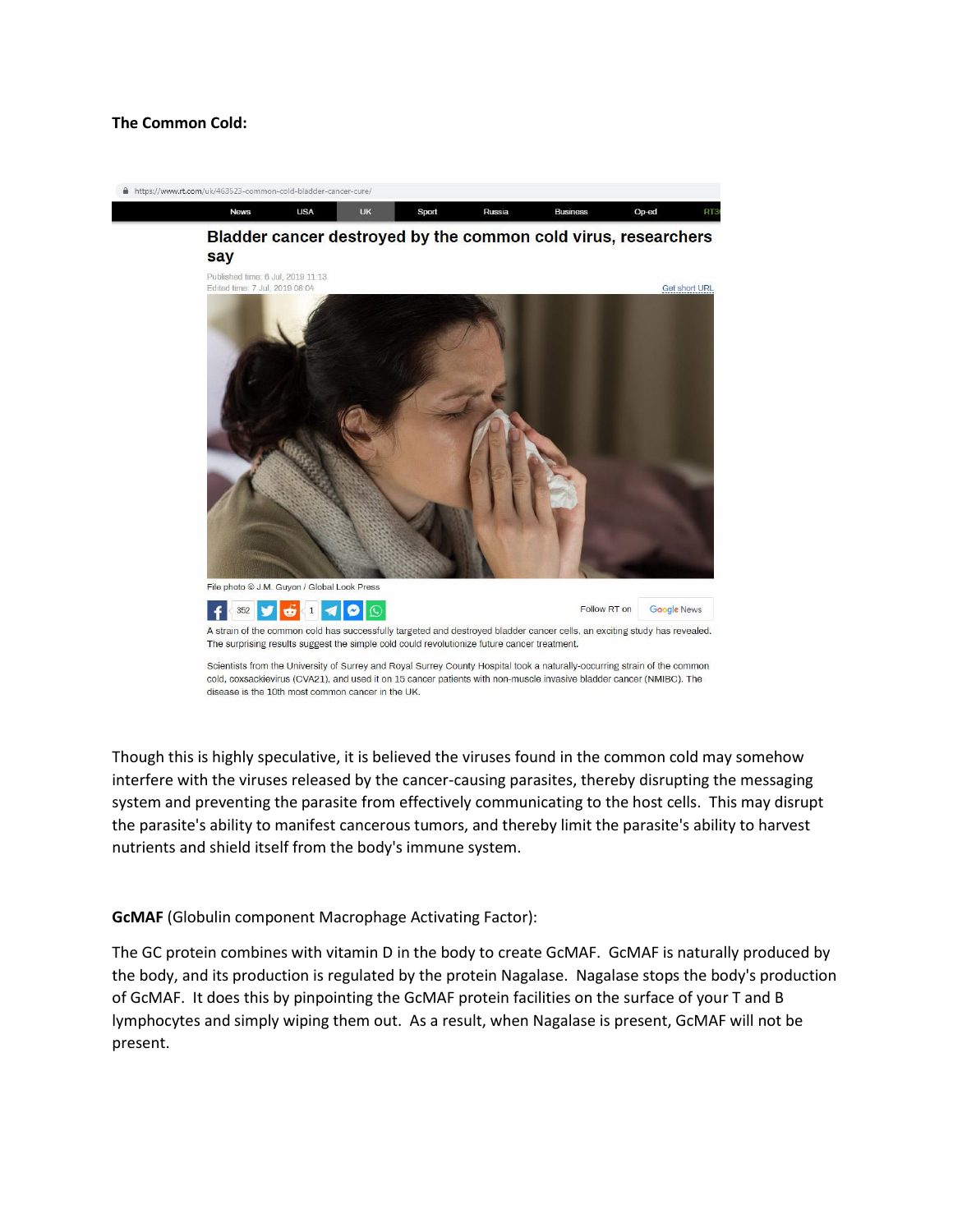GcMAF is a protein which hunts and destroys foreign objects in the body, and it is the single most effective part of the human immune system. If GcMAF production is restricted in any way, then the entire immune system is horribly compromised. Since GCMAF cannot be produced without VitD, it is vital to get sufficient VitD. Although sun exposure creates VitD, the amount produced by sun exposure is usually is not enough unless one spends every day in the sun, without sunscreen and without dark skin.

Moreover, since GcMAF cannot be produced while Nagalase is present, it is vital to prevent Nagalase from entering the body. Nagalase is closely related to glucose metabolism, and it is suspected that the high-levels of glucose fermentation from tumors generates Nagalase as a byproduct. For unknown reasons, Nagalase is also a key component of many virus-based vaccines, particularly the MMR shot. As such, Nagalase is commonly injected into humans by doctors.

More info on GcMAF and Nagalase: https://files.catbox.moe/4o0gq8.pdf

### **CDB Oil:**

I am uncertain about how CDB oil affects parasites and cancer; however, there is at least one source suggesting it works (though the CDB oil was used in conjunction with other vitamins and minerals, which may have had positive effects on removing the cancer). Link:

<https://thefreethoughtproject.com/treating-cancer-jail-chemo-cbd/>

### **Other supplements for overall health:**

Vitamin K: Many people a chronically deficient in VitK. Anyone who bruises should take VitK supplements. Newborns can die without taking VitK supplements.

lodine: Unless you eat a lot of seafood you are probably deficient in iodine. It is recomended that you start slowly with the dosage as the detoxification reaction can be quite strong if you take too much in the beginning.

Omega 3 (DHA & EPA): These lower inflammation and are very important for the brain and protein synthesis. Modern diets are very high Omega 6 fats (vegetable oils) that cause inflammation as they easily oxidize in the body and turn into harmful substances.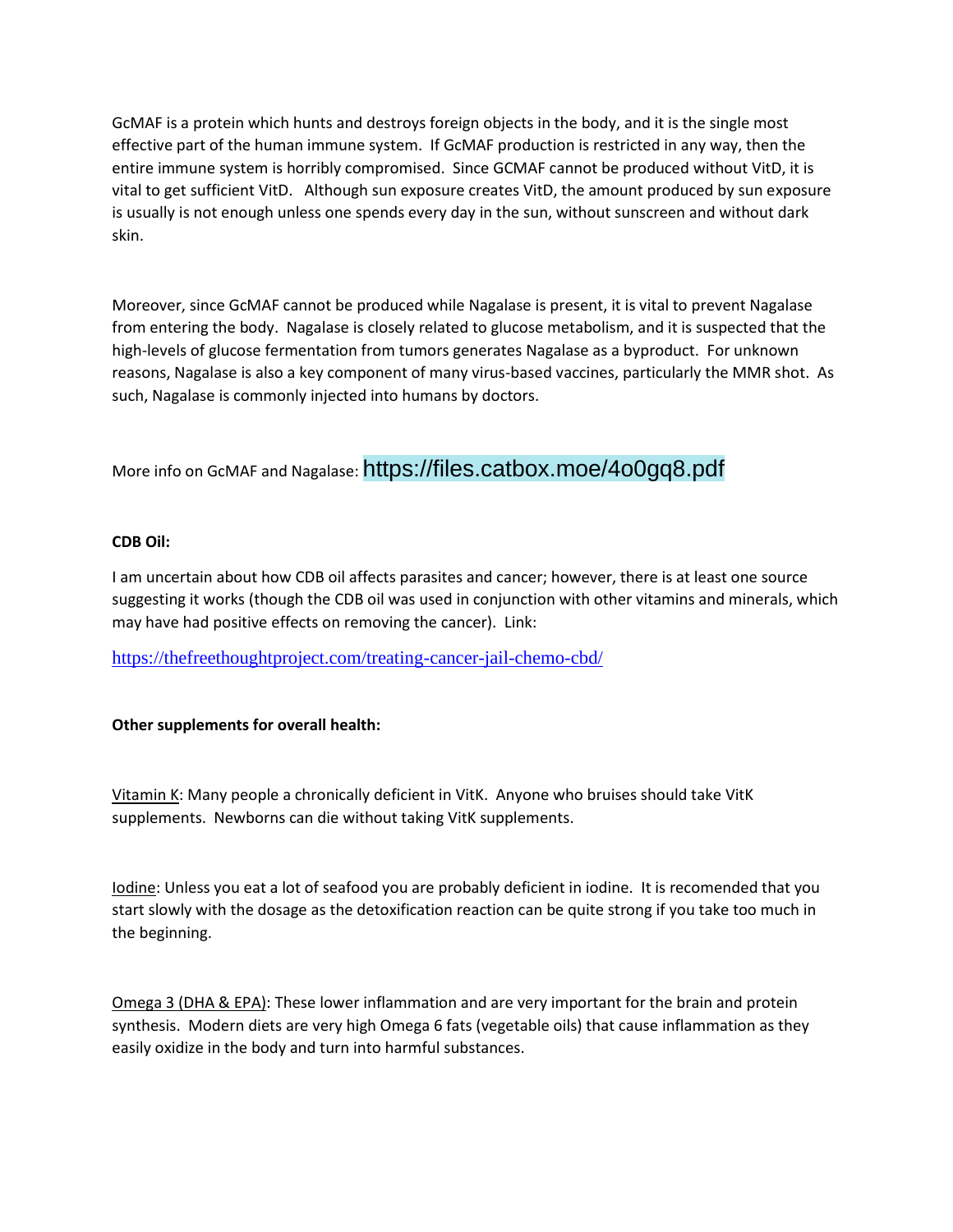Probiotics: Thanks of Monsanto,Omega 6 fats now also contain Glyphosate. Glyphosates are harmless to human cells, but they destroy the non-human cells living in your digestive biome. This can make it impossible to adequate nutrients for proper cell and immune system function. It also leads to obesity as the body is forced to continually eat and eat in an attempt to gain its required nutrients. Probiotic suppliments and help to reverse the effects of the glyphosates.

Cosmetic Products: many cosmetic products contain toxins and metals, such as aluminum. Many of these toxins collect inthe body and cannot be removed effectively by the body's immune response. This attracts parasites into the bad as it is suspected certain parasites can feed on these toxins. Making symple changes can go a long way to improving your health. For instance, instead of using toxic deodorant with aluminum, simply use baking soda and rub it under your arms. It works better than longer than most deodorants. If you want some extra scent, you can add essential oils. Use natural soaps with as little ingredients as possible and with a high PH. Baking soda is also a good disinfectant.

Exercise: Sweat is one of the best ways for your body to remove toxins. This helps to take a load off of your immune system so that it can focus on fighting any invading parasites.

Adaptogens: These are plant compounds that help to get your hormones to normal levels (Cortisol, Estrogen and Testosterone mainly). Usually Cortisol and Estrogen are too high and Testosterone is too low. Often this is because estrogen is placed into our drinking water through birth control pills (the hormones are urinated into the sewer system, and there is no process to remove those hormones at the city water processing plant). The same goes for antidepressants and certain other drugs which get are urinated into our water system. Indol-3-carbinol and DIM (Diindolylmethan) can also be used to detox high estrogen and xenoestrogens that we get from our water and food.

B-Complex vitamins: Cooking and processing destroys most B vitamins in the food so unless you eat lots of raw foods you most likely will not get enough of them. B12 should not be consumes in the cheap form of cyanocobalamin. Use methylcobalamin instead.

Silica: it is believed that silica (in its water-based form Orthosilicic acid ) can possibly remove aluminum from your tissue and brain. This is important as the human body has no means of its own to remove this toxic and dangeorus substance.

Boron: it is claimed the boron can strengthen bones and remove fluoride. Fluoride is known to damage the brain and lower IQ levels in human children.